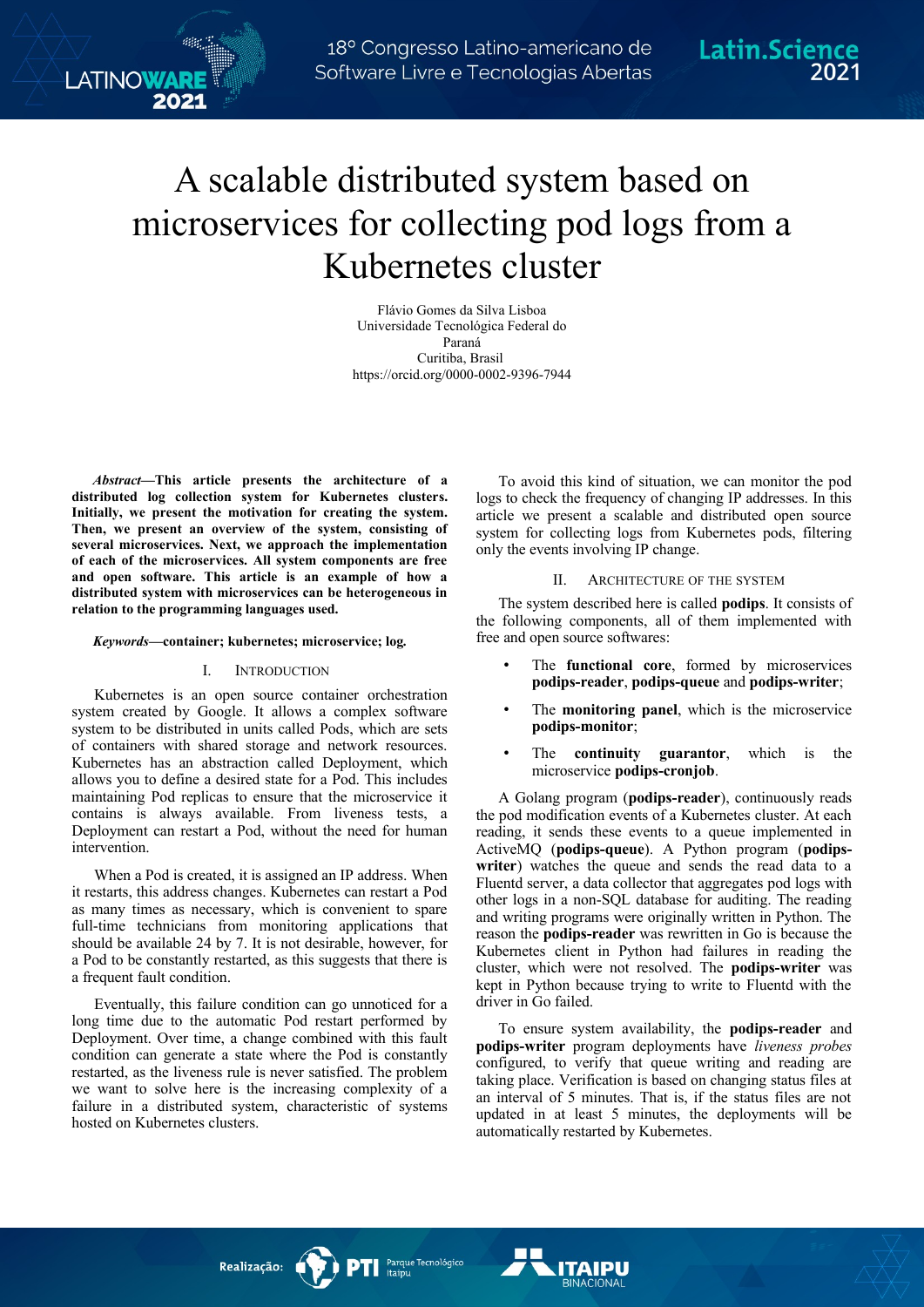To ensure that there is no loss of messages on the producer side (**podips-reader**), a PostgreSQL database is used, which stores messages that cannot be sent to the queue. This bank is continually read to check for messages and reattempted to send them. This ensures that messages will not be lost until the queue is available again. Messages are stored in a table *messages* of a database *queue*. This table must have the fields *id* (serial) and *message* (text with up to 1000 characters). It is possible to manage the database through a PostgreSQL web client installed in the environment, via the URL /phppgadmin.

It's important to say that if **podips-writer** can't send the message to Fluentd, it sends the message back to the queue.

To help observe system availability, **podips-monitor** provides a web interface, which allows you to check the status of Kubernetes read, queue write and read, and send data to Fluentd. The **podips-reader** and **podips-monitor** programs send HTTP messages to **podips-monitor**, which updates internal status files with the date and time of the operation. The podips system operates on two Kubernetes clusters. So there are two URLs for **podips-monitor**.

To ensure that there is always at least one pod changing within the 5 minute interval, there is the program in Node.JS **podips-cronjob** which is registered as cronjob, running every 5 minutes. The reason **podips-cronjob** is written in Node.JS is because the policy on Kubernetes clusters where podips is installed restricts the programming languages that can be used in cronjobs.

The Figure 1 illustrates the relationship among the microservices of podips, focusing the flow of messages. Every microservice os podips is deployed in the same cluster Kubernetes they are reading.



## **PODIPS ARCHITECTURE: FLOW**

Fig. 1. Architecture of podips focusing the data flow

Next, we will detail each of the system's microservices.

#### III. READER OF LOGS FROM KUBERNETES

The microservice **podips-reader** is a Go program composed by one only source code file in Go language (podips-reader.go) and a configuration file (dbconfig.ini). It is licensed under LGPL-2.1 and is available at https://github.com/fgsl/podips-reader. This program can be executed inside or outside a Kubernetes cluster, but it is recommended to run it inside the cluster to take advantage of the automatic restart functionality.

The program configuration can be done by environment variables or by configuration files. Environment variables take precedence over configuration files. In this way, the environment determines the behavior of the program, and it is not necessary to package configuration files when publishing the program as a microservice.

The *main* function of this program consists of a repeat loop that reads the status of the pods every ten seconds. If the reading is successful, another loop is executed, to go through the collection of events occurred with the pods, and send to a queue the events that refer to the IP change.

When events are read successfully, an HTTP message is sent to a success monitoring endpoint and a local status file is created. If there is a failure, another message is sent to a failure monitoring endpoint and the local status file is destroyed. This allows Kubernetes to restart the program pod if the status file does not exist. Of course, this check has to be done in a time frame within which we tolerate read failures.

The **podips-reader** program defines a structure called *PodInfo* to encapsulate the data that must be sent to the queue. This structure prevents the various functions in the program from having multiple arguments and makes the program more readable.

The program is modularized into several functions for ease of understanding and maintenance. Within the repeat loop that processes the events of read pods, an object of type *PodInfo* is populated by the *getPodStateTerminatedAndKind* and *getPodStatusAndSendLog* functions. The first checks if the pod has finished while the second checks if the event should be sent to the log. It is the second function that sets the sendLog attribute of the PodInfo object and thus determines whether the program will try to send the log to the queue.

If the program fails to send a message to the queue, the *saveMessageToDatabase* function is invoked to persist the message to a relational database. The main loop in the main function calls the *readMessagesFromDatabase* function every iteration to check for persisted messages and tries to send them again. The order in which the messages are sent is not important, as the date and time of the event is part of the content. Thus, the logs viewer tool can sort the messages correctly.

#### IV. WRITER OF LOGS INTO FLUENTD

The microservice **podips-writer** is a Python program composed by one only source code file, licensed under LGPL-2.1 and available at https://github.com/fgsl/podipswriter. It is an event-oriented program. It defines a *LoggerListener* class that is a listener for the message queue's *on\_message* and *on\_error* events. A repeat loop keeps the program running, waiting for the queue to notify you of the receipt of messages. When a message is received by the queue, the program tries to read it and send it to Fluentd.

The *LoggerListener* class tries to send logs to Fluentd when it takes them off the queue. On success, it sends a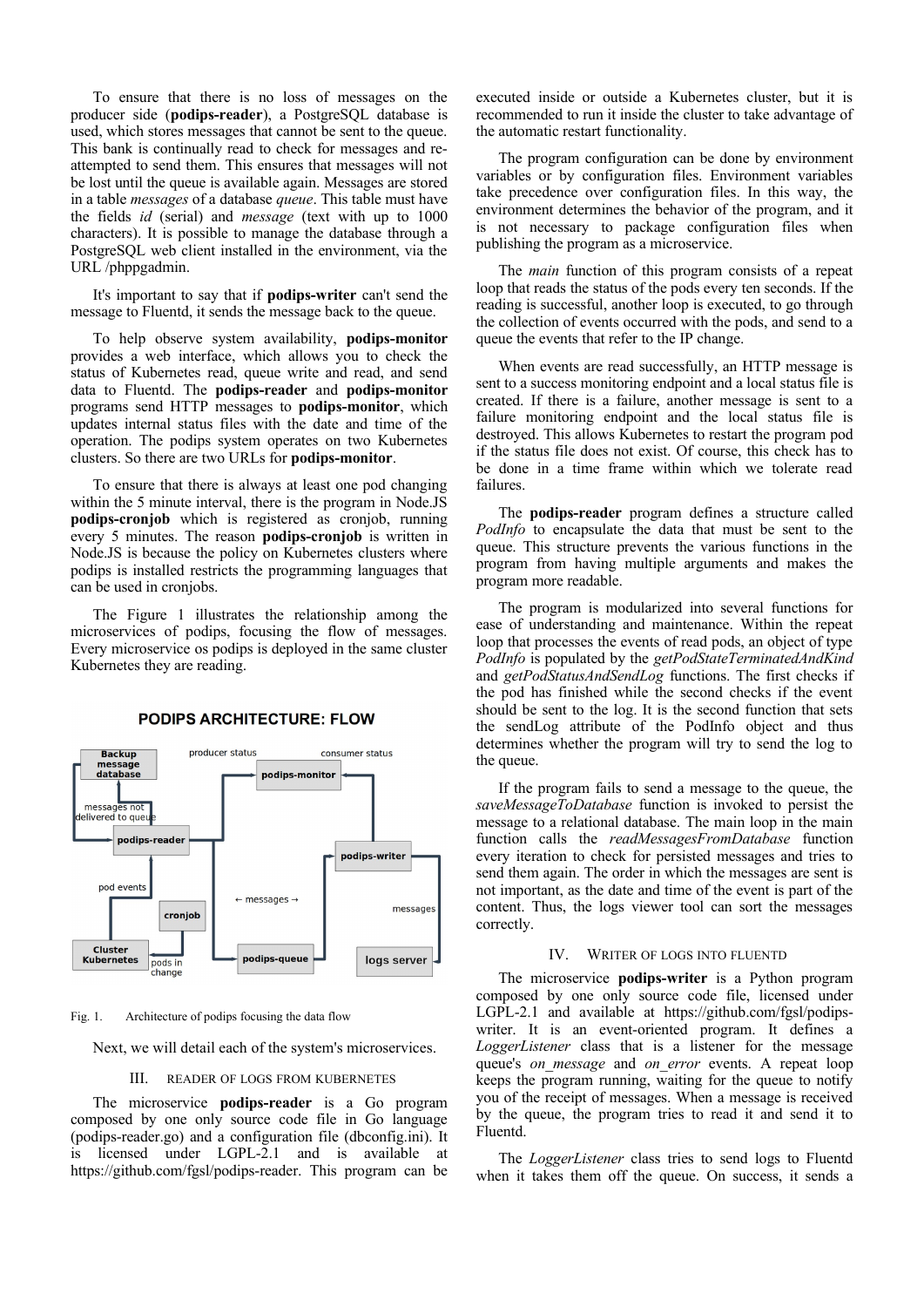success message to the monitoring endpoint. In case of failure, it sends a failure message to the monitoring endpoint and puts the message back on the queue.

# V. MONITOR OF READING AND WRITING

A web application called **podips-monitor** serves as a monitoring tool for podips-reader and podips-writer programs. These two programs write various messages to the system log, which allows you to follow in real time what they are doing, but podips-monitor presents a synthetic view indicating whether the read and write operations are successfully occurring at any given time.

The **podips-monitor** application is a microservice written in PHP with the Mezzio framework. This framework works with the concept of middlewares, defined in the PSR-15 specification [1]. Mezzio lets you connect URLs with classes designed to process HTTP requests in a pipelined structure. Mezzio works with the whitelist concept at the HTTP method level, so that permission to send an HTTP message must be explicitly granted for each method (GET, POST, PUT, DELETE...). This implies that a Mezzio application only admits requests to an endpoint that are configured with the specified HTTP methods.

The **podips-monitor** application uses a semaphore-based color system to indicate the states of the main operations of the podips system. Figure 2 shows an example of the podipsmonitor homepage, which displays four frames: Kubernetes read, queue write, queue read, and Fluentd write. If podips receives a 500 status message it displays in red, showing that there was a failure. Messages are stored until another is sent, and podips-monitor always displays the stored message. If the difference between the message recording time and the current time is greater than the minimum accepted interval time, the message is displayed in yellow. Otherwise it is displayed in green.

# Podips Monitor API Ping Test

# **Kubernetes Reading**

code: 200 message: success datetime: 2021-09-18T11:54:44-0300 remote address: remote host:

# **Queue Reading**

code: 500 message: fail datetime: 2021-09-22T15:03:18-0300 remote address: remote host:

# **Queue Writing**

code: 200 message: success datetime: 2021-09-18T11:54:44-0300 remote address: remote host:

# **Fluentd Writing**

code: 200 message: success datetime: 2021-09-18T11:51:26-0300 remote address: remote host:

Fig. 2. Homepage of podips-monitor

Queue reading failure, as seen in Figure 2, can be a momentary problem, regularized in the next interaction with the queue. What cannot happen is the persistence of the failure. It is expected, in normal execution, that the red state will eventually occur, but that it will immediately be replaced by the green state.

#### VI. THE MINIMUM INTERVAL GUARANTOR

In order to be able to configure a minimum message sending interval for the podips-monitor, it is necessary to ensure that there is IP change in at least one pod in regular periods of time. That's why the system maintains a program in Node.JS that is invoked by a cronjob every 5 minutes. This program only makes an HTTP request to podipsmonitor, to an endpoint that returns a JSON object with a summary of the status readings. I mean, it pretends to be a user accessing podips-monitor. Execution is quite fast, so the pod is destroyed as soon as the HTTP response is received. A new pod is then created every 5 minutes, which allows you to determine that the minimum tolerated interval for sending events by Kubernetes is 5 minutes.

#### VII. MOCKING FOR TESTING THE QUEUE

To deploy podips, you need at least one Kubernetes cluster as the main data source and one Flutend server as the destination data source. Additionally, you need a relational database to ensure that messages are not lost if they cannot be immediately written to the queue. In the environment where podips is deployed PostgreSQL is used, but you can use any SQL database.

However, you can simulate the podips process using double components. In fact, you can create an environment that simulates the production and reading of messages, to understand what travels along the podips. The only real component you need is the queue system. We use ActiveMQ, but you can actually use another system that uses the Stomp protocol [2].

If you have an installed queuing system that supports Stomp, such as ActiveMQ, you can use the **mock-producer** and **mock-consumer** programs to simulate, respectively, the production of events by Kubernetes and the sending of messages to Fluentd.

The double **mock-producer** is a program Go licensed under LGPL-2.1 and is available at https://github.com/fgsl/mock-producer. The double **mockconsumer** is a program Python composed by one only source code file, licensed under LGPL-2.1 and available at https://github.com/fgsl/mock-consumer. These two programs, together with the queue, allow you to simulate how podip works on a Linux workstation. For the simulation, all can be run directly, without the need to be in containers.

#### VIII. THE PRODUCTION ENVIRONMENT

The production environment is composed of two Kubernetes clusters, one containing 68 distributed systems and the other containing 535 distributed systems. Not all have microservices architecture, but they are modularized into at least three pods. Each cluster has an instance of podips, which collects an average of 1000 messages per hour. All messages are aggregated by Fluentd into a single Elasticsearch database, whose content is viewed by support technicians via Graylog.

#### IX. THE POSSIBILITIES OF PODIPS

Although it was built to collect events that occurred with Kubernetes pods, the podips architecture can be repurposed for systems that need to collect logs in situations where there are multiple points of failure and where there must be a guarantee that no log messages are lost. As it is a free and